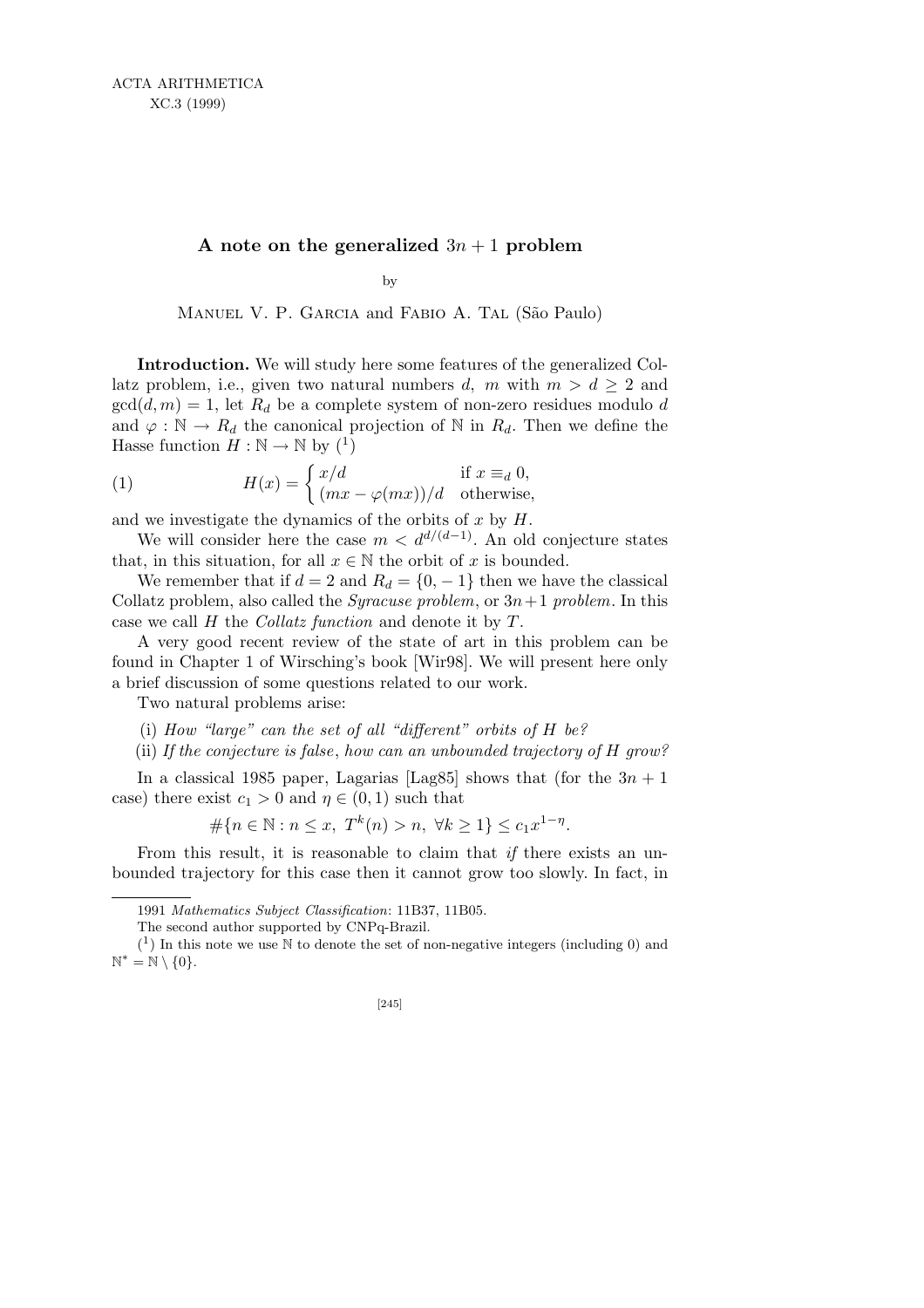Corollary 1 of Section 2, we show that this is true, in the sense of Banach density (for the definitions of density and Banach density of a subset of N see Section 1).

In another work related to the second question, Korec [Kor94] proved, also for the Collatz function, that the set

$$
M_c = \{ y \in \mathbb{N} : \exists n \in \mathbb{N}, \ T^n(y) < y^c \}
$$

has density one for all  $c > \log_4 3$ .

For the Hasse function *H*, when  $m < d^{d/(d-1)}$ , the important result of Heppner [Hep78], which we will state in Section 1, shows that Korec's result is true in this situation for some  $c_0 \in (0, 1)$ . However, unlike Korec's result, we do not have an estimate for  $c_0$  in this case.

As to the first question, Korec and Znám in [KZ87] defined an equivalence relation in N by

 $a \sim_1 b$  iff there are integers *n* and *m* such that  $T^n(a) = T^m(b)$ ,

and showed that a complete set of representatives of  $\mathbb{N}/\sim_1$  has density zero. Although this was proved for the  $3n+1$  context, it is not difficult to extend it to the general situation of the Hasse function *H*, when  $m < d^{d/(d-1)}$ .

In our work we shall consider this general situation, i.e., the function *H* when  $m < d^{d/(d-1)}$ , and we will improve the result of Korec and Znám; precisely, we consider a stronger relation in N,

 $a \sim b$  iff there is an integer *k* such that  $H^k(a) = H^k(b)$ ,

and we prove that a complete set of representatives of  $\mathbb{N}/\sim$  has density zero. Moreover, we show (Theorem 1) that such a set has Banach density zero.

A direct consequence is that *any orbit*  $\mathcal{O}(n)$  *under H* has Banach density zero (Corollary 1). This gives a more precise answer to question (ii) above as we give here a direct measure of the orbits of *H*.

This paper comprises this introduction and 2 more sections. In Section 1 we shall state the basic definitions and state some fundamental results that we will need later in the text. In Section 2 we will develop the necessary tools to prove Theorem 1.

**1. Basic results.** Consider, as in the introduction, integers *m, d* with *m > d* ≥ 2. Suppose that  $gcd(m, d) = 1$  and  $m < d^{d/(d-1)}$ . Let  $R_d$  be a complete system of non-zero residues modulo *d* and  $\varphi : \mathbb{N} \to R_d$  the canonical projection of N in *Rd*.

We will study the dynamics induced in the set  $\mathbb{N}^*$  of positive integers by Hasse's function  $H : \mathbb{N}^* \to \mathbb{N}^*$  defined by (1).

Since we are interested in studying "how large some subsets of N are" (or "how small they are"), we introduce the concept of Banach density of a subset of N. First, consider the simpler (and more usual) concept of density.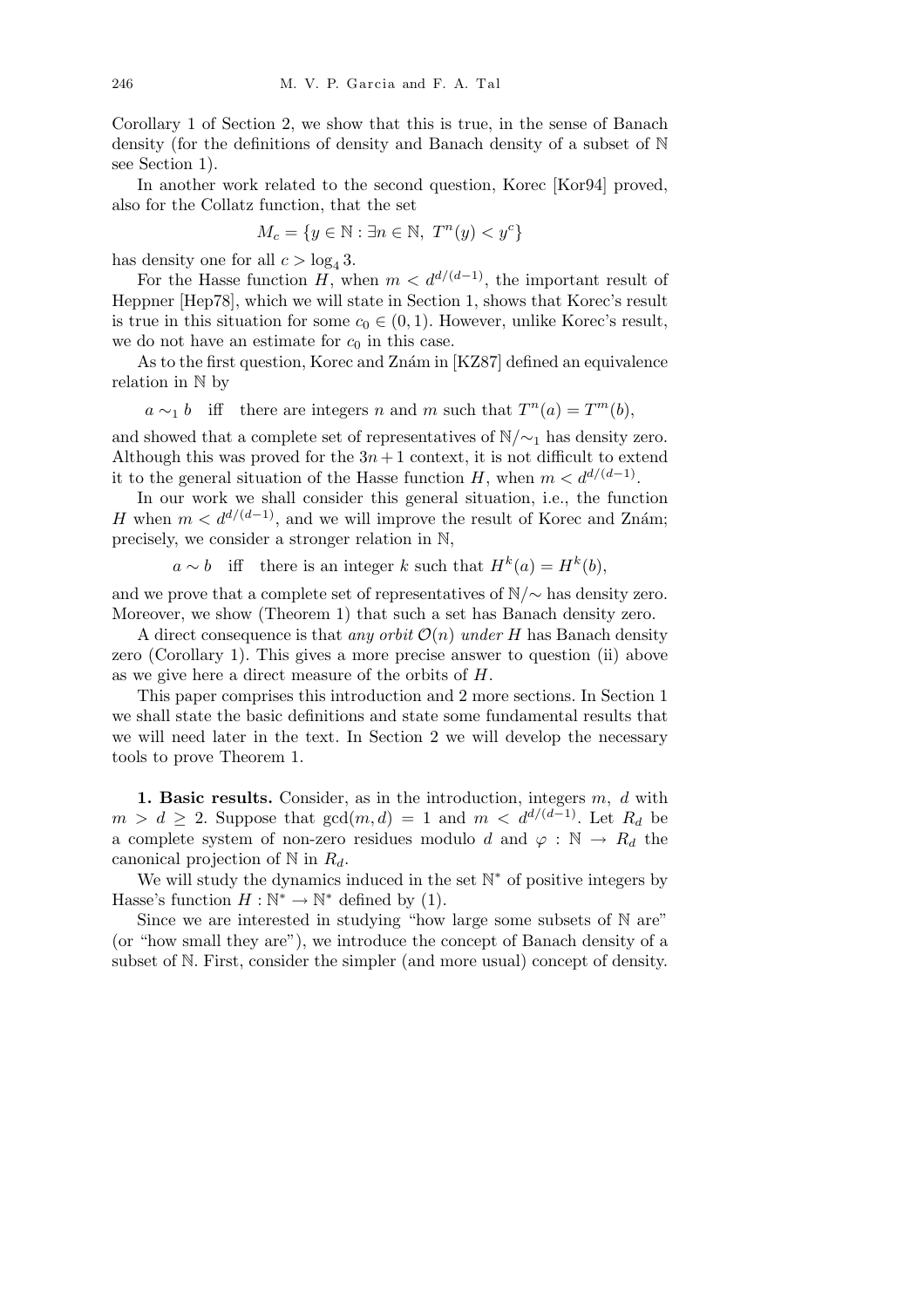DEFINITION 1. A subset  $B \subset \mathbb{N}$  has *density*  $\mu$  if

$$
\lim_{n \to \infty} \frac{\#(B \cap \{1, \dots, n\})}{n} = \mu.
$$

When this limit exists it will be denoted by  $\rho(B)$ . Although this concept is very "natural", we will use in this article a more subtle concept, which gives a more uniform measure of the "size" of *B*.

DEFINITION 2. The *Banach density* of a subset  $B \subset \mathbb{N}$  is

$$
\limsup_{n \to \infty} \left( \max_{a \in \mathbb{N}^*} \frac{\#(B \cap \{a, \dots, a+n-1\})}{n} \right).
$$

The Banach density of *B* will be denoted by  $\rho_b(B)$ .

Of course, the Banach density of *B* always exists and if  $\rho(B)$  and  $\rho_b(B)$ exist then  $\rho(B) \leq \rho_b(B)$ . Therefore, in order to show that *B* is "small" the information  $\rho_b(B) = 0$  is more significant than  $\rho(B) = 0$ .

We now start the study of the dynamics of *H*.

The following function  $\ell : \mathbb{N} \times \mathbb{N}^* \to \mathbb{N}$  will play an important role in this note:

(2) 
$$
\ell(n,k) = \#\{0 \le s \le k-1 : H^s(n) \equiv 0 \pmod{d}\}.
$$

Lemma 1. *If n, k and r are positive integers then*

$$
H^k(n + rd^k) = H^k(n) + rm^{k-\ell(n,k)}.
$$

P r o o f. We proceed by induction in  $k$ . The case  $k = 0$  is obvious. Assume the result for  $k-1$ . Then

(3) 
$$
H^{k}(n+sd^{k}) = H(H^{k-1}(n+dsd^{k-1}))
$$

$$
= H(H^{k-1}(n) + dsm^{k-1-\ell(n,k-1)}).
$$

Now we note that  $H^{k-1}(n) \equiv H^{k-1}(n) + d s m^{k-1-\ell(n,k-1)} \pmod{d}$ , so we have:

(i) If  $H^{k-1}(n) \equiv 0 \pmod{d}$  then  $H^{k}(n) = H^{k-1}(n)/d$  and  $\ell(n, k) =$  $\ell(n, k - 1) + 1$ , and, by the definition of *H*,

$$
H^{k}(n+sd^{k}) = \frac{H^{k-1}(n)}{d} + sm^{k-1-\ell(n,k-1)} = H^{k}(n) + sm^{k-\ell(n,k)}.
$$

(ii) If  $H^{k-1}(n) \not\equiv 0 \pmod{d}$  then  $\ell(n,k) = \ell(n,k-1)$  and a simple calculation shows that

$$
H^k(n + sd^k) = H^k(n) + sm^{k-\ell(n,k)}.
$$

As a direct consequence we have

LEMMA 2. If 
$$
H^k(n) = H^k(r)
$$
 and  $\ell(n, k) = \ell(r, k)$  then for all s  

$$
H^k(n + sd^k) = H^k(r + sd^k).
$$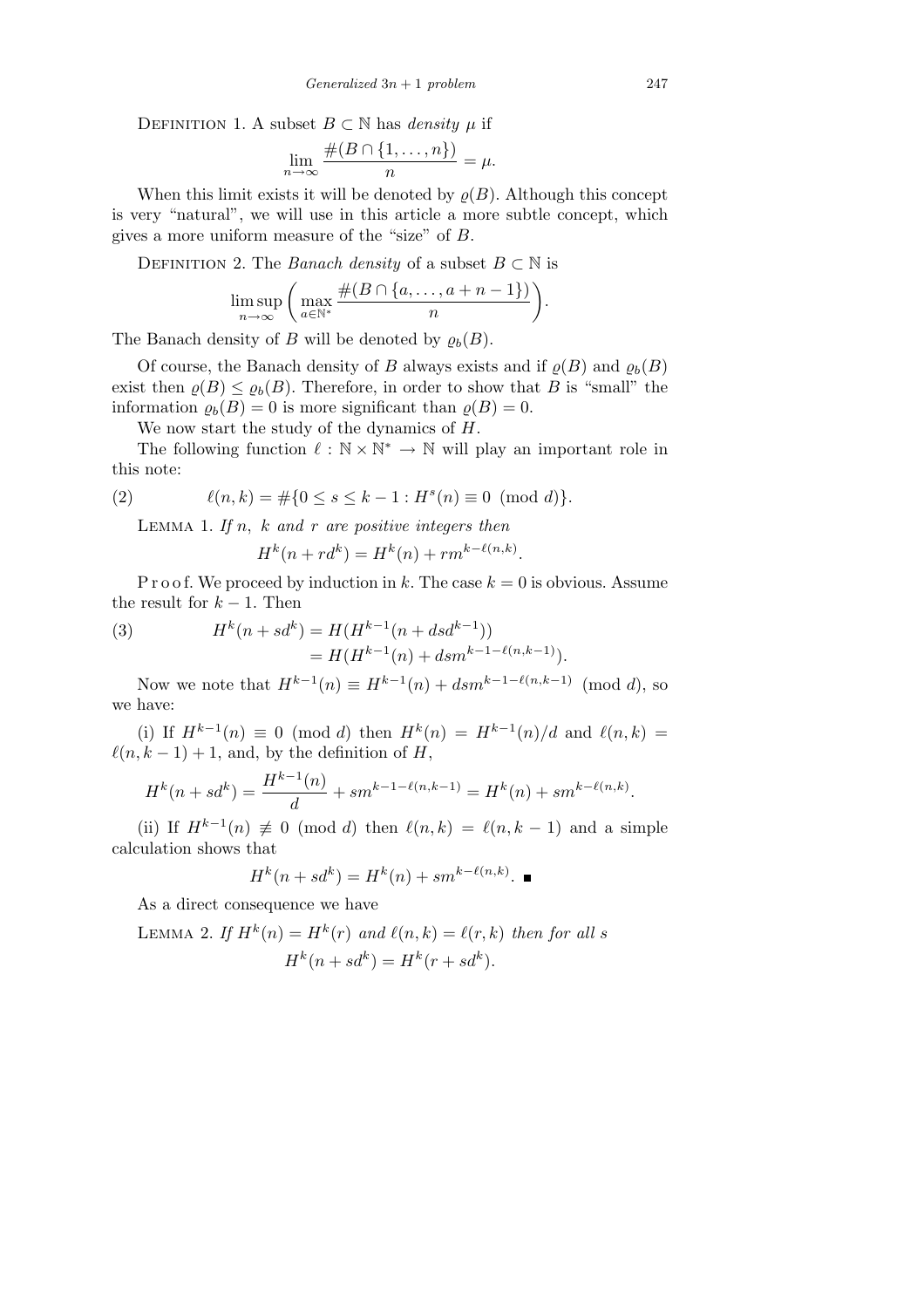Now we state an important result of Heppner.

PROPOSITION 1 (Heppner). Let  $m, d, R_d$  and  $H$  be as above, with  $m <$  $d^{d/(d-1)}$ *. There exist*  $\delta_1 = \delta_1(m, d)$  *and*  $\delta_2 = \delta_2(m, d)$  *in*  $(0, 1)$  *such that, if*  $N(k) = \lfloor \log_d(k) \rfloor$  and  $g(k) = \#\{n \leq k : H^{N(k)}(n) \geq nk^{-\delta_1}\},\$  then  $g(k)$  is  $O(k^{\delta_2})$ .

The reader can find the proof of this proposition in [Hep78].

We will use this result on several occasions in this paper, the first time to obtain

PROPOSITION 2. Let *B* be a subset of  $\{1, \ldots, k\}$  such that  $#B > k^{1-\delta_1} +$  $g(k)$  *where*  $\delta_1$  *and g are given by Heppner's result. Then there are*  $r_1$  *and*  $r_2$ *in B*,  $r_1 \neq r_2$ , *such that*  $H^{\lfloor \log_d(k) \rfloor}(r_1) = H^{\lfloor \log_d(k) \rfloor}(r_2)$ *.* 

P r o o f. By Proposition 1, there is  $B_1 \subset B$  such that  $#B_1 > k^{1-\delta_1}$  and

 $H^{\lfloor \log_d(k) \rfloor}(s) < sk^{-\delta_1} \leq k^{1-\delta_1}, \quad \forall s \in B_1.$ 

Then, it follows from the pigeonhole principle that there are  $r_1$  and  $r_2$  in *B*<sub>1</sub> with  $r_1 \neq r_2$  and  $H^{\lfloor \log_d(k) \rfloor}(r_1) = H^{\lfloor \log_d(k) \rfloor}(r_2)$ .

Note that if *A* is a subset of N which does not have zero Banach density then there is a  $k \in \mathbb{N}$  such that, for all  $x \in \mathbb{N}^*, \#(A \cap \{x, \ldots, x + k - 1\})$  $k^{1-\delta_1} + g(k)$ , because  $g(k)$  is  $O(k^{\delta_2})$  and  $\delta_1$  and  $\delta_2$  lay in  $(0, 1)$ .

We will use this observation in the next section.

## **2. Main results**

Lemma 3 (Fundamental Lemma). *Let A be a subset of* N *∗ and let x and k in* N *∗ be such that*

(4) 
$$
\#(A \cap \{x, x+1, \ldots, x+k-1\}) > 2(\lfloor \log_d(k) \rfloor + 1)(k^{1-\delta_1} + g(k))
$$

*where*  $\delta_1$  *and*  $g(k)$  *are given by Heppner's result* (*Proposition* 1)*. Then there*  $exist \ r_1 \neq r_2 \ \text{in} \ A \cap \{x, x+1, \ldots, x+k-1\} \ \text{such that} \ H^{\lfloor \log_d(k) \rfloor}(r_1) =$  $H^{\lfloor \log_d(k) \rfloor}(r_2)$ .

 $\text{Proof.} \text{ Put } \beta = d^{\lfloor \log_d(k) \rfloor}$ . Let  $z_1 \in \mathbb{N}^*$  be such that  $z_1 \beta < x \leq (z_1+1)\beta$ . Then  $y \in \{x, \ldots, x + k - 1\}$  clearly implies that either  $y - z_1 \beta$  or  $y - (z_1 + 1) \beta$ belongs to  $\{1, \ldots, k\}$ .

Therefore, it follows from (4) and the pigeonhole principle that we can choose  $z \in \{z_1, z_1 + 1\}$  such that if

$$
B = B(k, z) = \{1 \le s \le k : \exists q \in A, \ q - zd^{\lfloor \log_d(k) \rfloor} = s\}
$$

then

#*B >* (*b*log*<sup>d</sup>* (*k*)*c* + 1)(*k* <sup>1</sup>*−δ*<sup>1</sup> + *g*(*k*))*.*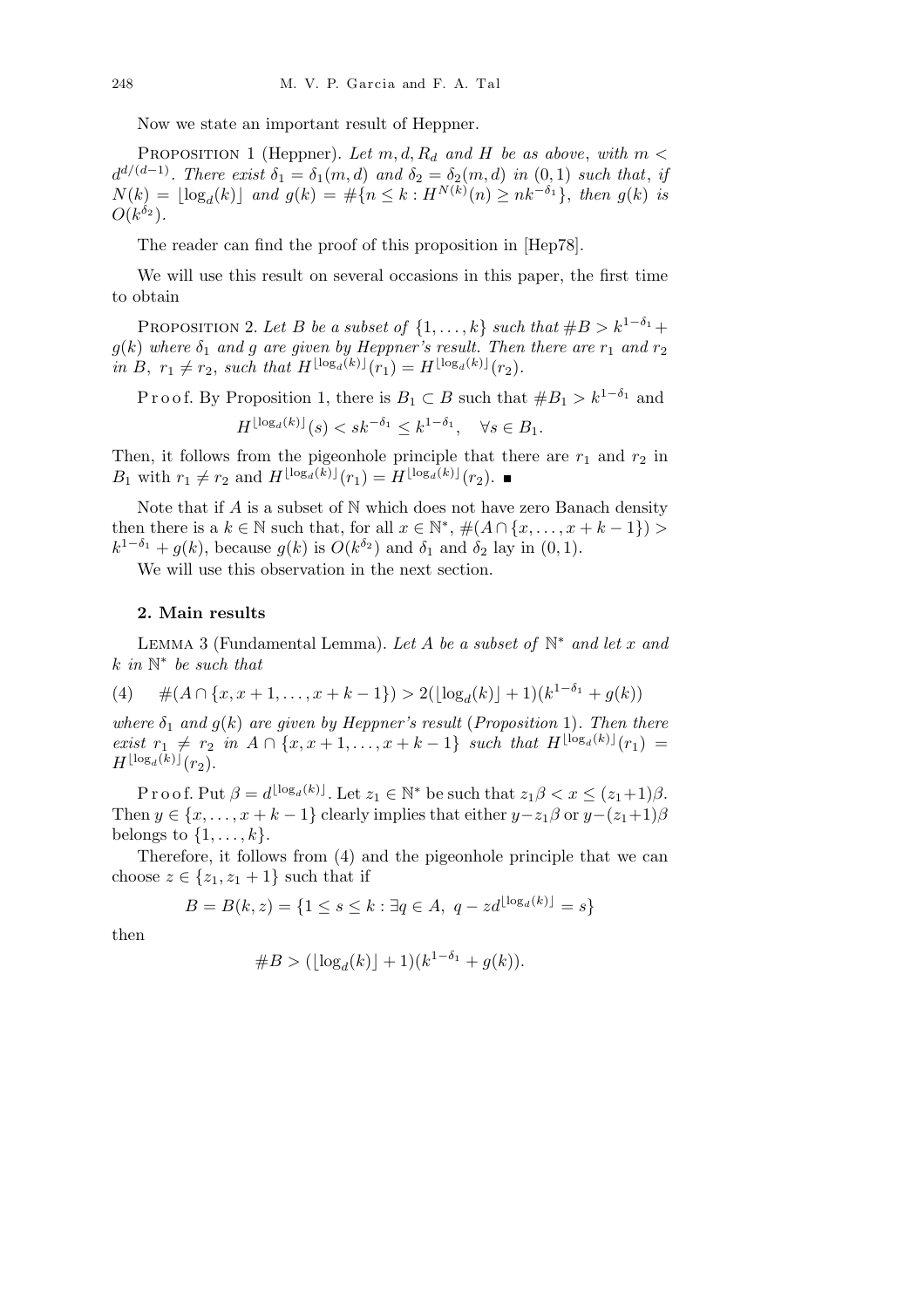Since  $\ell(\cdot, \lfloor \log_d(k) \rfloor) \in \{0, \ldots, \lfloor \log_d(k) \rfloor\}$ , we can apply once again the pigeonhole principle to find a subset  $B_1$  of  $B$  with strictly more than  $k^{1-\delta_1}$  +  $g(k)$  elements such that if *u* and *v* are in  $B_1$  then

$$
\ell(u, \lfloor \log_d(k) \rfloor) = \ell(v, \lfloor \log_d(k) \rfloor).
$$

Now, apply Proposition 2 in order to obtain  $s_1 \neq s_2$  in  $B_1$  such that  $H^{\lfloor \log_d(k) \rfloor}(s_1) = H^{\lfloor \log_d(k) \rfloor}(s_2)$ . Then, since  $\ell(s_1, \lfloor \log_d(k) \rfloor) = \ell(s_2, \lfloor \log_d(k) \rfloor)$ , it follows from Lemma 2 that

$$
H^{\lfloor \log_d(k) \rfloor}(s_1 + z\beta) = H^{\lfloor \log_d(k) \rfloor}(s_2 + z\beta).
$$

By the definition of *B* it is obvious that  $r_i = s_i + z\beta \in A$  for  $i = 1, 2$ , and this concludes the demonstration.

Now we are ready to state and prove our main result.

Consider in N *∗* the equivalence relation

(5) 
$$
a \sim b \Leftrightarrow \exists k \in \mathbb{N}, H^k(a) = H^k(b).
$$

Let  $P$  be a complete set of representatives of  $\mathbb{N}^*/\sim$ .

It seems natural to consider *P* as a set of all the different orbits of *H*. Now we show that this set is "small".

Theorem 1. *The Banach density of P is zero.*

Proof. It is obvious that if  $u_1$  and  $u_2$  are distinct elements of  $P$  then  $H^k(u_1) \neq H^k(u_2)$  for all  $k \in \mathbb{N}$ . Thus, by the Fundamental Lemma, for all  $a$  and  $k$  in  $\mathbb{N}^*$ , we have

(6) 
$$
\#(\mathcal{P}\cap \{a,\ldots,a+k-1\})\leq 2(\lfloor \log_d(k)\rfloor+1)(k^{1-\delta_1}+g(k)).
$$

Since, by Proposition 1,  $g(k)$  is  $O(k^{\delta_2})$  and  $\delta_1$  and  $\delta_2$  belong to  $(0, 1)$  the result follows when we take the limit  $k \to \infty$  in (6).

An important, now trivial, consequence is

COROLLARY 1. The Banach density of the orbit  $O(n)$  under *H* is zero.

P r o o f. If  $\mathcal{O}(n)$  is finite the result is obvious. If  $\mathcal{O}(n)$  is infinite then, for all  $u_1$  and  $u_2$  in  $\mathcal{O}(n)$ , with  $u_1 \neq u_2$ , and for all  $k \in \mathbb{N}$ ,  $H^k(u_1) \neq H^k(u_2)$ (otherwise,  $\mathcal{O}(n)$  would be periodic). Then we can choose a complete set of representatives  $P$  of  $\mathbb{N}^*/\sim$  such that  $\mathcal{O}(n) \subset P$ . Since  $\varrho_b(P) = 0$  the result follows.  $\blacksquare$ 

## **References**

- [Hep78] E. H e p p n e r, *Eine Bemerkung zum Hasse–Syracuse Algorithmus*, Arch. Math. (Basel) 31 (1978), 317–320.
- [Kor94] I. K or ec, *A* density estimate for the  $3x + 1$  problem, Math. Slovaca 44 (1994), 85–89.